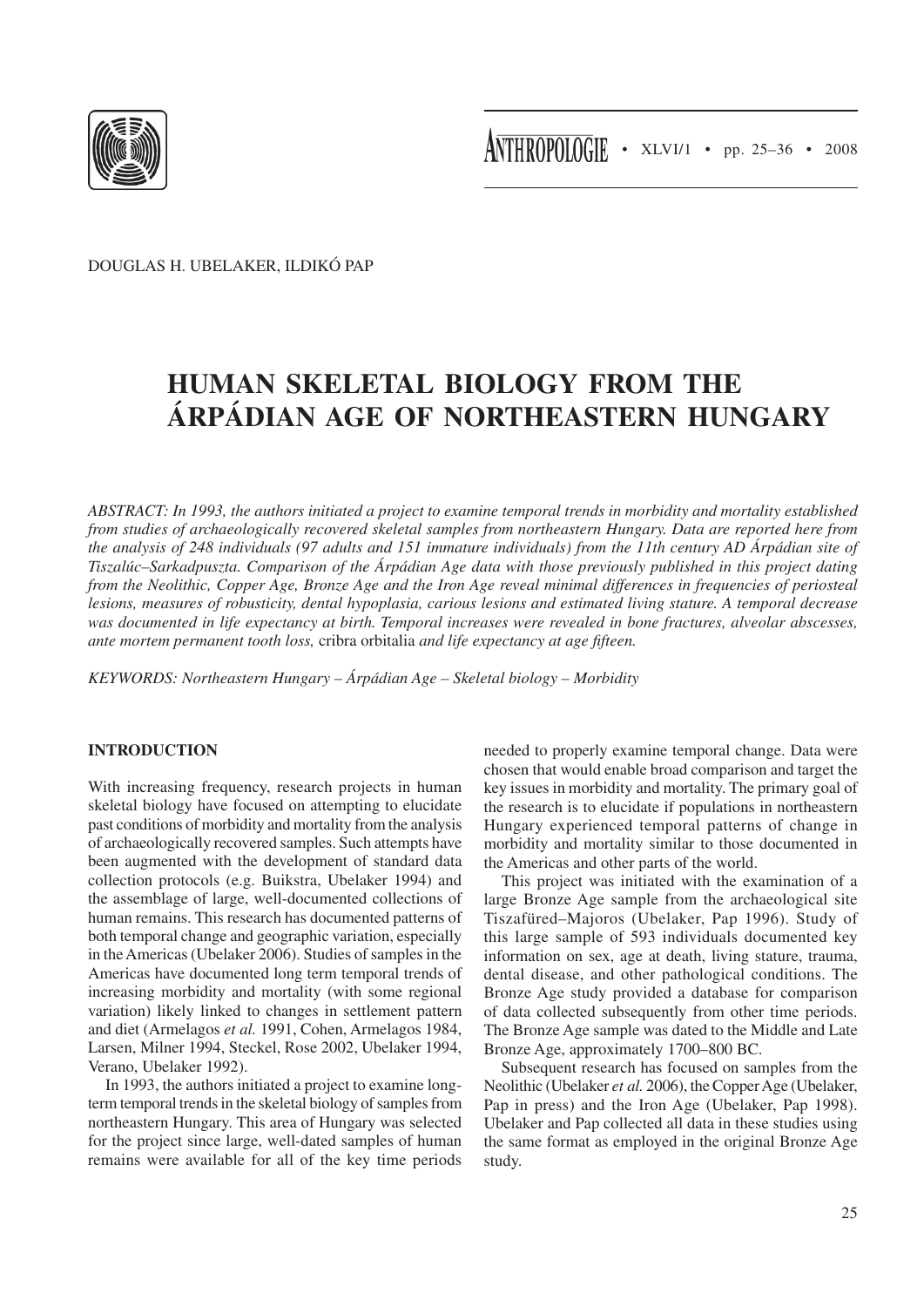The Neolithic sample is represented by 71 individuals recovered from excavations at various sites in northeastern Hungary.

The sample from the Copper Age consists of 183 skeletons recovered from the archaeological sites of Mezőcsát, Bodrogkeresztúr, Tiszapolgár–Basatanya, Tiszapolgár-Csőszhalom and Tiszapolgár.

The Iron Age sample consisted of 171 individuals recovered from excavations at two sites, Mezőcsát and Tápiószele. These samples date from approximately 800 BC to the beginning of the Christian era.

# **The Árpádian Sample**

This study presents results from the study of human remains from the more recent Árpádian Age. The Árpádian Age dates from 1000 AD to 1301 AD. The skeletons in this study originate from the archaeological site of Tiszalúc– Sarkadpuszta, which dates from the 11th century, the first part of the Árpádian Age. The excavations were conducted by Pál Patay in 1974 (Patay 1975) and in 1976 (Patay 1977), and by László Kovács in 1977–1982 (Kovács 1978, 1982, Patay, Kovács 1979, 1980, 1981, 1986).

The Árpádian Age was inaugurated in 1000 AD with the establishment of the Christian Hungarian state by King Stephan I. The period was named after Árpád who was an earlier ruler. The end of the Árpádian Age occurred in 1301 with the death of the last male descendant of Árpád.

Analysis of archaeologically recovered plant and animal remains suggests that subsistence during the Árpádian Age was mixed (Hartyányi *et al.* 1968, Bökönyi 1974, Matolcsi 1982). Although reliance on domestic animal products was maintained, the period witnessed increasing dietary incorporation of agricultural foods, as the practice of agriculture became more widespread.

Although no previous scientific studies have been conducted on the Tiszalúc-Sarkadpuszta sample, considerable research has been reported from other samples dating to the Árpádian Age (Szathmáry 2000). Such published research includes studies of stature (Éry 1996, 1998), infant mortality patterns (Éry *et al.* 1997), stress markers (Józsa, Pap 1989, Fóthi, Pap 1990, Józsa 2006), *cribra orbitalia* (Józsa, Pap 1991), pathological alterations (Józsa 1996, Molnár *et al.* 1996, Bernert *et al.* 2003, Hajdu 2006, Hajdu *et al.* 2004, 2006, in press, Kustár *et al.* 2005, Józsa, Farkas 2008), way of life (Fóthi, Pap 1990), trauma (Pap 1984, Bernert *et al.* 2001a, b, Bereczki, Marcsik 2005, Bernert 2005), oral pathology (Lenhossék 1917, Bruszt 1952, Huszár 1945, Huszár, Schranz 1952, Tóth 1966, 1970, Frayer 1984, Pap 1986a, Szikossy 1999), and paleosomatology (Lotterhof 1974, Pap 1986b).

## **METHODS**

The remains examined in this study from the Árpádian Age site of Tiszalúc–Sarkadpuszta are generally well

preserved and curated at the Department of Anthropology of the Hungarian Natural History Museum in Budapest. Following the procedures established for the project, each unit of skeletal remains was removed from storage, unpacked and arranged in anatomical order on an examining table. Detailed skeletal and dental inventory was conducted following protocols established previously for the project. Dental inventory documented both permanent and deciduous teeth as being present, but not in occlusion, present, fully developed and in occlusion, missing with no associated alveolar bone, missing ante mortem, missing post mortem and incompletely formed. Observations of pathological conditions and stress indicators included enamel defects, dental caries, alveolar abscesses, ante mortem loss of permanent teeth, abnormal bone porosity (especially on the orbits and cranial vault), vertebral osteophytosis, trauma and abnormal periosteal bone formation likely related to infection.

Ages at death of immature individuals were estimated through evaluation of the extent of dental formation when possible. In the absence of information on dental formation, bone size and morphology was considered.

In regards to the evaluation of age at death in adults, all available information was considered. Skeletons were evaluated for the morphology of the pubic symphysis, auricular area of the pelvis, dental attrition, ante mortem dental loss, vertebral osteophytosis and other non-invasive general age indicators (Ubelaker 1999).

The sex of adult skeletons was estimated using standard methodology (Ubelaker 1999). Special emphasis was given to features of the pelvis. In the absence of pelvic indicators, cranial morphology and other skeletal features were observed.

## **RESULTS**

Of the 248 individuals in this sample, 31 (13%) were less than one year of age, 151 (61%) were less than age 15 and 97 (39%) were adults older than 15 years of age. Sex could be estimated reliably for only 99 individuals. Of these, 44 (44%) were male and 55 (56%) were female. The 44 males ranged in age from 14 to 65, with a mean age at death of 39 years. The 55 females ranged in age from 14 to 65, with a mean age at death of 38 years.

#### **Demographic characteristics**

The life table reconstructed for the Árpádian Age sample is presented in *Table 1*. Standard methodology was employed to calculate the values for this life table (Ubelaker 1999) from the age at death data. This calculation assumes a stationary population model. The life table suggests a life expectancy at birth of about 22 years and at age 15 of about 24 years. The distribution of deaths within the various age categories appears reasonable and argues that the sample is generally representative with no major age categories underrepresented.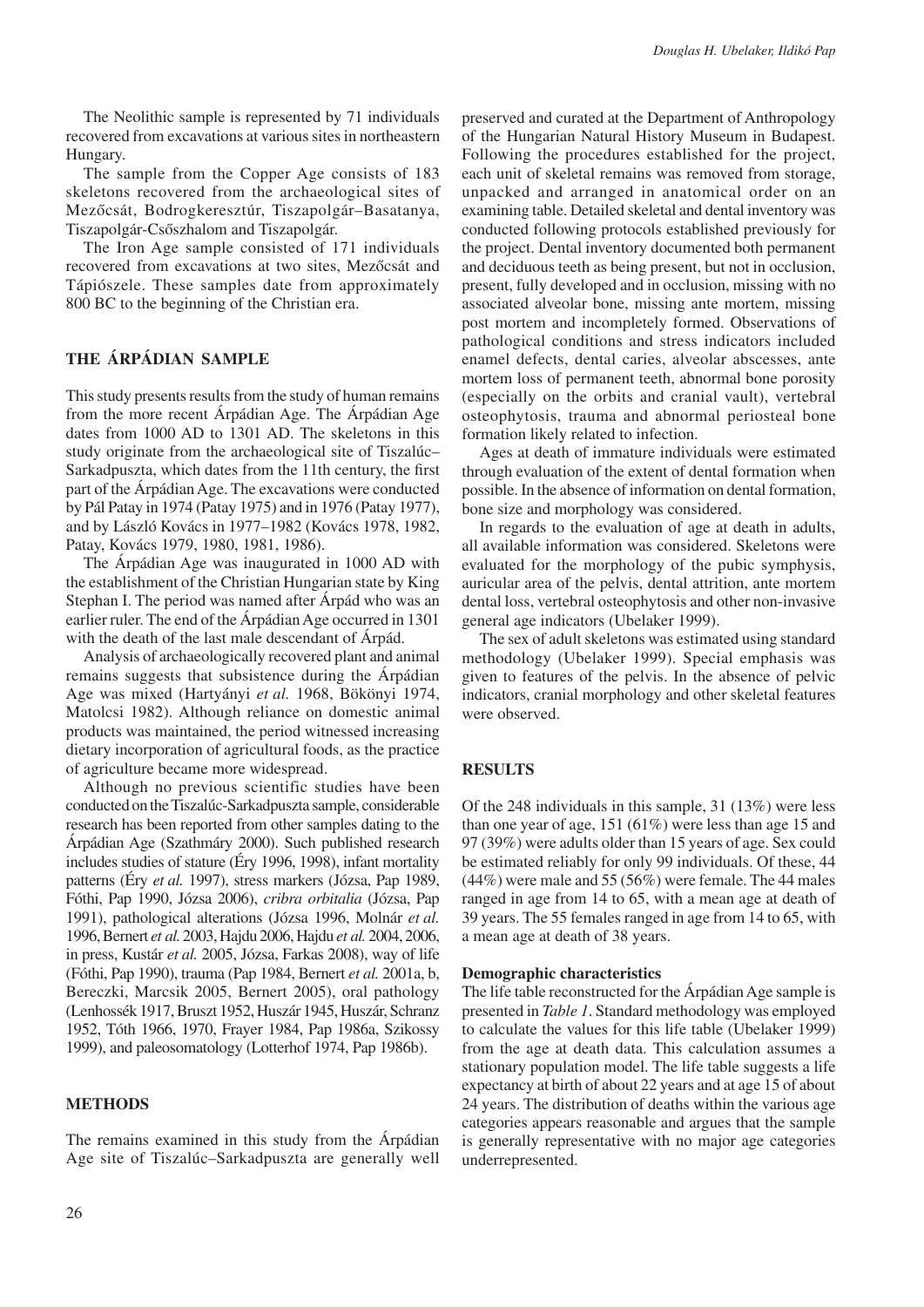| $\mathbf{X}$ | Dx       | $\mathbf{d} \mathbf{x}$ | $\mathbf{I}$ <b>x</b> | qx       | Lx       | Tx             | $e^{\mathrm{o}}x$ |
|--------------|----------|-------------------------|-----------------------|----------|----------|----------------|-------------------|
| $0 - 1$      | 31       | 12.50                   | 100.00                | .1250    | 468.75   | 2208.17        | 22.08             |
| $2 - 4$      | 82       | 33.06                   | 87.50                 | .3778    | 354.85   | 1739.42        | 19.88             |
| $5 - 10$     | 28       | 11.29                   | 54.44                 | .2074    | 243.98   | 1384.57        | 25.43             |
| $11 - 15$    | 10       | 4.03                    | 43.15                 | .0934    | 205.98   | 1140.59        | 26.43             |
| $16 - 20$    | 9        | 3.63                    | 39.12                 | .0928    | 186.53   | 934.91         | 23.90             |
| $21 - 25$    | 7        | 2.82                    | 35.49                 | .0795    | 170.40   | 748.38         | 21.09             |
| $26 - 30$    | 12       | 4.84                    | 32.67                 | .1481    | 151.25   | 577.98         | 17.69             |
| $31 - 35$    | 7        | 2.82                    | 27.83                 | .1013    | 132.10   | 426.73         | 15.33             |
| $36 - 40$    | 12       | 4.84                    | 25.01                 | .1935    | 112.95   | 294.63         | 11.78             |
| $41 - 45$    | 19       | 7.66                    | 20.17                 | .3798    | 81.70    | 181.68         | 9.01              |
| $46 - 50$    | 9        | 3.63                    | 12.51                 | .2902    | 53.48    | 99.98          | 7.99              |
| $51 - 55$    | 13       | 5.24                    | 8.88                  | .5901    | 31.30    | 46.50          | 5.24              |
| $56 - 60$    | 6        | 2.42                    | 3.64                  | .6648    | 12.15    | 15.20          | 4.18              |
| $61 - 65$    | 3        | 1.22                    | 1.22                  | 1.000    | 3.05     | 3.05           | 2.50              |
| $66 - 70$    | $\theta$ | $\overline{0}$          | $\overline{0}$        | $\Omega$ | $\theta$ | $\overline{0}$ | $\theta$          |

TABLE 1. Life table for the Árpádian sample.

#### **Dental caries**

Observations for carious lesions were made on 2,067 permanent teeth (*Table 2*). Of these, 80 teeth (3.8%) were carious. Caries frequencies were similar in the maxilla (4.2%) and the mandible (3.5%). Of 412 maxillary teeth from males, 22 (5.3%) were carious. Caries frequency was slightly lower (4.1%) in maxillary teeth from females. Regarding mandibular teeth, 3.1% were carious in males and 4.5% in females. Carious lesions occurred more commonly in molars than in other tooth groups. Overall, frequencies were similar in males (4.2%) and females (4.3%).

 The 80 carious permanent teeth presented 82 lesions. Of these 82 lesions, 27 were occlusal, 21 cervical, 15 large involving much of the crown, 12 mesial crown, 5 distal crown, and 2 in roots.

# **Dental hypoplasia**

Within the Árpádian Age sample, 2,178 permanent teeth were examined for the presence of dental hypoplasia (*Table 3*). Of these, only 1.7 percent presented evidence of dental hypoplasia. The frequency (1.7%) was the same for the 1,091 maxillary teeth and the 1,087 mandibular teeth. Within the maxilla, enamel defects were most commonly found in the left central incisor (6.9%), right canine (6.3%), and left canine (5.3%). In the mandibular teeth, the highest frequency occurred in the right canine (8.6%) and left canine (6.4%). Frequencies were higher in females (2.6%) than in males (0.7%). All defects were of the linear type.

The 38 hypoplasia defects were found in 19 individuals. Of these individuals, 11 had one defect each, five had two defects each, two individuals had five defects, and one individual had 7 defects.

#### **Alveolar abscesses**

Alveolar abscesses were noted as bony defects associated with individual teeth (*Table 4*). Of 2,596 observations, 82 abscesses (3.2%) were noted. Abscesses were more common in the maxilla (5.1% of maxillary teeth) than in the mandible (1.4%). Values for the two sexes were similar. In the maxilla, abscesses were found associated with teeth in males at a frequency of 5.8% and in females of 5.4%. Similarly, in mandibular teeth the frequency for males was 1.4% and 1.6% in females. In the maxilla, abscessed teeth were most commonly left second premolars (11.1%) followed by right first molars (9.5%) and left first and second molars (8.6%). In mandibular teeth, the highest frequency was found in right first molars (5.7%) and left first molars (4.0%). Overall, the frequency in males was 3.6% and 3.4% in females.

# **Ante mortem tooth loss**

The evidence for ante mortem tooth loss consisted of absence of a tooth and the presence of remodelling at the appropriate site on the alveolus. Of 2,593 observations on ante mortem tooth loss, 350 teeth (13.5%) had been lost ante mortem (*Table 5*). The frequency of ante mortem tooth loss was higher in the mandible (15.1%) than in the maxilla (11.8%). Ante mortem tooth loss was also more common in females (20.5%) than in males (7.8%). Ante mortem tooth loss was most common in molars.

# **Deciduous teeth**

A total of 808 deciduous teeth were examined for the conditions discussed above. Of 577 observations for carious lesions, 0 teeth with lesions were noted. Of 808 observations for ante mortem loss of teeth, 0 teeth had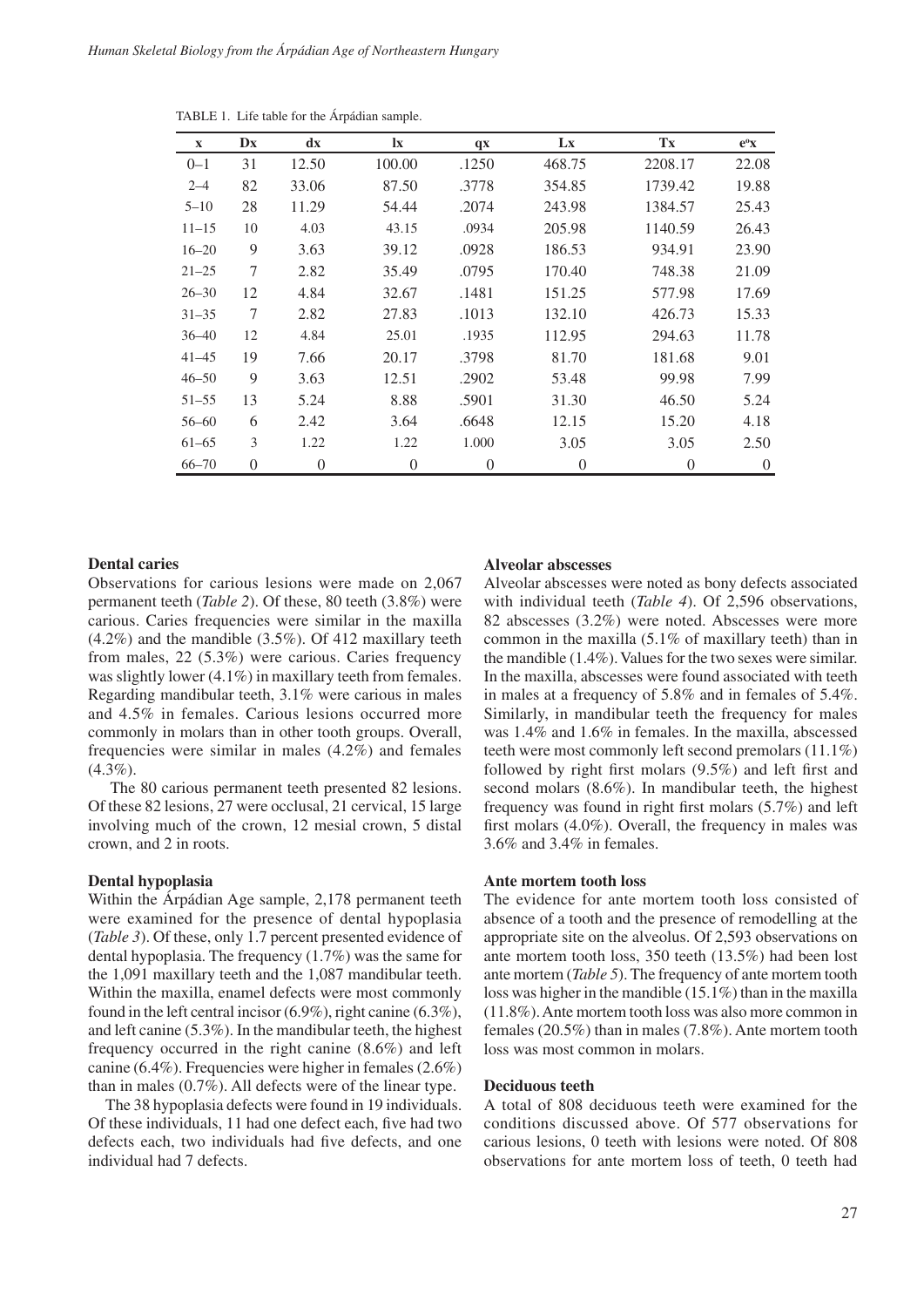|               |                         |                |                    |                 |                                                                                                                                                   |                |              | Maxilla      |              |              |               |                 |                 |                      |                    |                         |         |     |
|---------------|-------------------------|----------------|--------------------|-----------------|---------------------------------------------------------------------------------------------------------------------------------------------------|----------------|--------------|--------------|--------------|--------------|---------------|-----------------|-----------------|----------------------|--------------------|-------------------------|---------|-----|
|               |                         |                |                    |                 | Right                                                                                                                                             |                |              |              |              |              |               | Left            |                 |                      |                    |                         |         |     |
|               | $\sum_{i=1}^{n}$        | M <sup>2</sup> | $\bar{\bf k}$      | PM <sup>2</sup> | PM <sup>1</sup>                                                                                                                                   | $\cup$         | $\mathbf{r}$ | $\equiv$     | $\equiv$     | $\mathbf{r}$ | $\cup$        | PM <sup>1</sup> | PM <sup>2</sup> | $\bar{\mathbf{z}}$   | M <sup>2</sup>     | $\sum_{i=1}^{n}$        | Total   | olo |
| Male          | 3/17                    | 0/31           | 4/27               | 1/33            | 0/30                                                                                                                                              | 0/34           | 0/19         | 0/23         | 0/21         | 0/20         | 1/29          | 4/32            | 0/27            | 2/29                 | 4/27               | 3/13                    | 22/412  | 5.3 |
| Female        | $\overline{021}$        | 4/32           | 4/35               | 1/32            | 0/35                                                                                                                                              | 1/38           | 1/32         | 0/28         | 0/27         | 1/30         | 1/36          | 1/36            | 0/33            | 2/30                 | 3/27               | 1/20                    | 20/492  | 4.1 |
|               | $\overline{\mathrm{O}}$ | $0/7$          | O/13               | $0/8\,$         | $0/8$                                                                                                                                             | 5/0            | $\sqrt{2}$   | $\sqrt{2}$   | $0/6$        | $010\,$      |               |                 |                 | $1/17$               | $\sqrt{2}$         | $\overline{\mathrm{O}}$ | 1/113   | Ò.  |
| Total         | 3/39                    | 4/70           | 8/75               | 2/73            | 0/73                                                                                                                                              | 1/77           | 1/58         | 0/58         | 0/54         | 1/60         | $\frac{0}{6}$ | $\frac{0}{5}$   | 0/5<br>0/65     | 5/76                 | 7/61               | 4/34                    | 43/1017 | 4.2 |
| of            | 7.7                     | 5.7            | 10.7               | 2.7             | 0.0                                                                                                                                               | 1.3            | 1.7          | 0.0          | 0.0          | 1.7          | 2.8           | 6.8             | 0.0             | 6.6                  | 11.5               | 11.8                    |         |     |
|               |                         |                |                    |                 |                                                                                                                                                   |                |              | Mandible     |              |              |               |                 |                 |                      |                    |                         |         |     |
|               |                         |                |                    |                 | Right                                                                                                                                             |                |              |              |              |              |               | Left            |                 |                      |                    |                         |         |     |
|               | $\sum_{i=1}^{n}$        | $\mathbb{N}^2$ | $\bar{\mathbf{z}}$ | PM <sup>2</sup> | PM <sup>1</sup>                                                                                                                                   | $\cup$         | $\mathbb{L}$ | $\mathbb{I}$ | $\mathbb{L}$ | $\mathbf{L}$ | $\cup$        | PM <sup>1</sup> | PM <sup>2</sup> | $\tilde{\mathbf{z}}$ | $\sum_{}^{\infty}$ | $\sum_{i=1}^{n}$        | Total   | of  |
| Male          | 1/20                    | 2/31           | 1/27               | 0/28            | 0/32                                                                                                                                              | 0/33           | 0/27         | 0/26         | 1/23         | 0/23         | 0/29          | 0/30            | 0/27            | 1/27                 | 3/30               | 4/13                    | 13/426  | 3.1 |
| Female        | 3/24                    | 1/29           | 2/28               | 1/35            | 1/35                                                                                                                                              | 1/35           | 1/34         | 0/31         | 1/30         | 1/31         | 1/33          | 0/33            | 0/30            | 3/30                 | 4/32               | 2/19                    | 22/489  | 4.5 |
|               | $\Omega$                | $1/6$          | 0/20               | $0/6$           | $0/6$                                                                                                                                             | $0/6$          | O/13         | $0/10$       | $0/11$       | 0/11         | $0/7$         | $0/5$           | $0/6$           | 0/20                 | $1/6$              | $0/0$                   | 2/135   | 1.5 |
| Total         | 4/46                    | 4/66           | 3/75               | 1/69            | 1/73                                                                                                                                              | 1/74           | 1/74         | 0/67         | 2/64         | 1/65         | 1/69          | 0/68            | 0/63            | 4/77                 | 8/68               | 6/32                    | 37/1050 | 3.5 |
| $\mathcal{C}$ | 8.7                     | 6.1            | 4.0                | 1.4             | 1.4                                                                                                                                               | $\overline{1}$ | 1.4          | 0.0          | 3.1          | 1.5          | 1.4           | 0.0             | 0.0             | 5.2                  | 11.8               | 18.8                    |         |     |
|               |                         |                |                    |                 | TABLE 3. Frequency of dental hypoplasia in permanent teeth (comparison of the number of teeth with hypoplasia with the number of teeth examined). |                |              |              |              |              |               |                 |                 |                      |                    |                         |         |     |
|               |                         |                |                    |                 |                                                                                                                                                   |                |              | Maxilla      |              |              |               |                 |                 |                      |                    |                         |         |     |
|               |                         |                |                    |                 | Right                                                                                                                                             |                |              |              |              |              |               | Left            |                 |                      |                    |                         |         |     |
|               | $\sum_{i=1}^{n}$        | $\mathbb{M}^2$ | $\bar{\bf k}$      | $PM^2$          | PM <sup>1</sup>                                                                                                                                   | ں              | $\mathbb{L}$ | $\mathbb{L}$ | $\equiv$     | $\mathbf{r}$ | $\cup$        | PM <sup>1</sup> | PM <sup>2</sup> | $\bar{\mathbb{N}}$   | $\sum_{}^{\infty}$ | $\sum_{i=1}^{n}$        | Total   | of  |
| Male          | 0/17                    | 0/31           | 0/27               | 0/33            | 0/30                                                                                                                                              | 0/34           | 0/19         | 1/23         | 2/21         | 0/20         | 1/29          | 0/32            | 0/27            | 0/29                 | 0/27               | 0/15                    | 4/414   | 1.0 |
| Female        | 0/23                    | 0/33           | 0/35               | 0/32            | 1/35                                                                                                                                              | 4/38           | 1/32         | 1/28         | 1/27         | 0/30         | 3/35          | 1/36            | 0/33            | 0/30                 | 0/28               | 0/22                    | 12/497  | 2.4 |
|               | $\overline{0}$          | $0/8\,$        | 0/32               | 0/10            | 0/11                                                                                                                                              | $1\!\!/\!8$    | $0\%$        | 1/15         | 1/10         | 0/11         | 0/12          | $0/7$           | $0/5$           | 0/28                 | 0/12               | $\mathbb{S}^2$          | 3/180   | 1.7 |
| Total         | 0/41                    | 0/72           | 0/94               | 0/75            | 1/76                                                                                                                                              | 5/80           | 1/59         | 3/66         | 4/58         | 0/61         | 4/76          | 1/75            | 0/65            | 0/87                 | 0/67               | 0/39                    | 19/1091 | 1.7 |
| $\mathcal{C}$ | 0.0                     | 0.0            | 0.0                | 0.0             | 1.3                                                                                                                                               | 6.3            | $1.7\,$      | 4.5          | 6.9          | 0.0          | 5.3           | 1.3             | 0.0             | 0.0                  | 0.0                | 0.0                     |         |     |
|               |                         |                |                    |                 |                                                                                                                                                   |                |              | Mandible     |              |              |               |                 |                 |                      |                    |                         |         |     |
|               |                         |                |                    |                 | Right                                                                                                                                             |                |              |              |              |              |               | Left            |                 |                      |                    |                         |         |     |
|               | $\sum_{i=1}^{n}$        | $\sum_{}^2$    | $\bar{\mathbb{Z}}$ | PM <sup>2</sup> | PM <sup>1</sup>                                                                                                                                   | $\cup$         | $\mathbb{L}$ |              | Ē            | $\mathbf{L}$ | $\cup$        | PM <sup>1</sup> | PM <sup>2</sup> | $\tilde{\mathbf{z}}$ | $\sum_{}^{\infty}$ | $\sum_{i=1}^{n}$        | Total   | of  |

 $0.5$ <br> $2.9$ <br> $1.7$ <br> $1.7$ 

2/425<br>14/485<br>3/177<br>3/1087

 $\frac{0.0}{0.0}$ 

0/69<br>0/69

 $\frac{1}{6}$ 

2/33<br>0/5<br>2/68<br>2.9

 $\frac{1}{2}$ <br> $\frac{3}{3}$ <br> $\frac{3}{3}$ <br> $\frac{8}{6}$ <br> $\frac{6}{6}$ 

 $\frac{013}{017}$ 

0/30

0/31

0/26<br>0/30 0/28  $\frac{0.084}{0.0}$ 

0/30

0/27<br>1/30<br>0/6

Male 0/19 0/31 0/27 0/32 0/33 0/33 0/26 0/26 0/23 1/29 0/30 0/27 0/27 0/30 0/30 0/31 0/35 0.50 Female 0/25 0/29 0/28 1/34 1/35 4/35 0/34 1/31 1/29 0/31 3/33 2/33 1/30 0/30 0/31 0/17 14/485 2.9  0/2 0/8 0/26 1/10 0/7 0/10 0/17 0/17 0/14 0/11 2/8 0/5 0/6 0/28 0/8 0/0 3/177 1.7 Total 0/46 0/68 0/81 2/73 1/74 5/78 0/78 1/74 1/66 0/65 6/70 2/68 1/63 0/84 0/69 0/30 19/1087 1.7

0/23<br>1/29<br>0/14

0/26<br>1/31<br>0/17

0/27<br>0/34

0/32

0/29

0/27

0/31<br>0/29

023<br>031<br>071<br>065<br>06

0.0 0.0 0.0 2.7 1.4 6.4 0.0 1.4 1.5 0.0 8.6 2.9 1.6 0.0 0.0 0.0

 $\frac{1}{66}$ 

 $\frac{1}{74}$ 

0/17<br>870<br>0.0

 $\frac{5/78}{6.4}$ 

 $0/10$ 1/33<br>4/35

 $1/35$ <br> $0/7$ <br> $1/4$ <br> $1.4$ 

 $1/34$ <br> $1/10$ <br> $2/73$ <br> $2.7$ 

0/28<br>0/26<br>0/81

 $\frac{0.8}{0.08}$ 

Male<br>Female<br>?<br>Total

019<br>0/25<br>0/2<br>0.0<br>0.0

%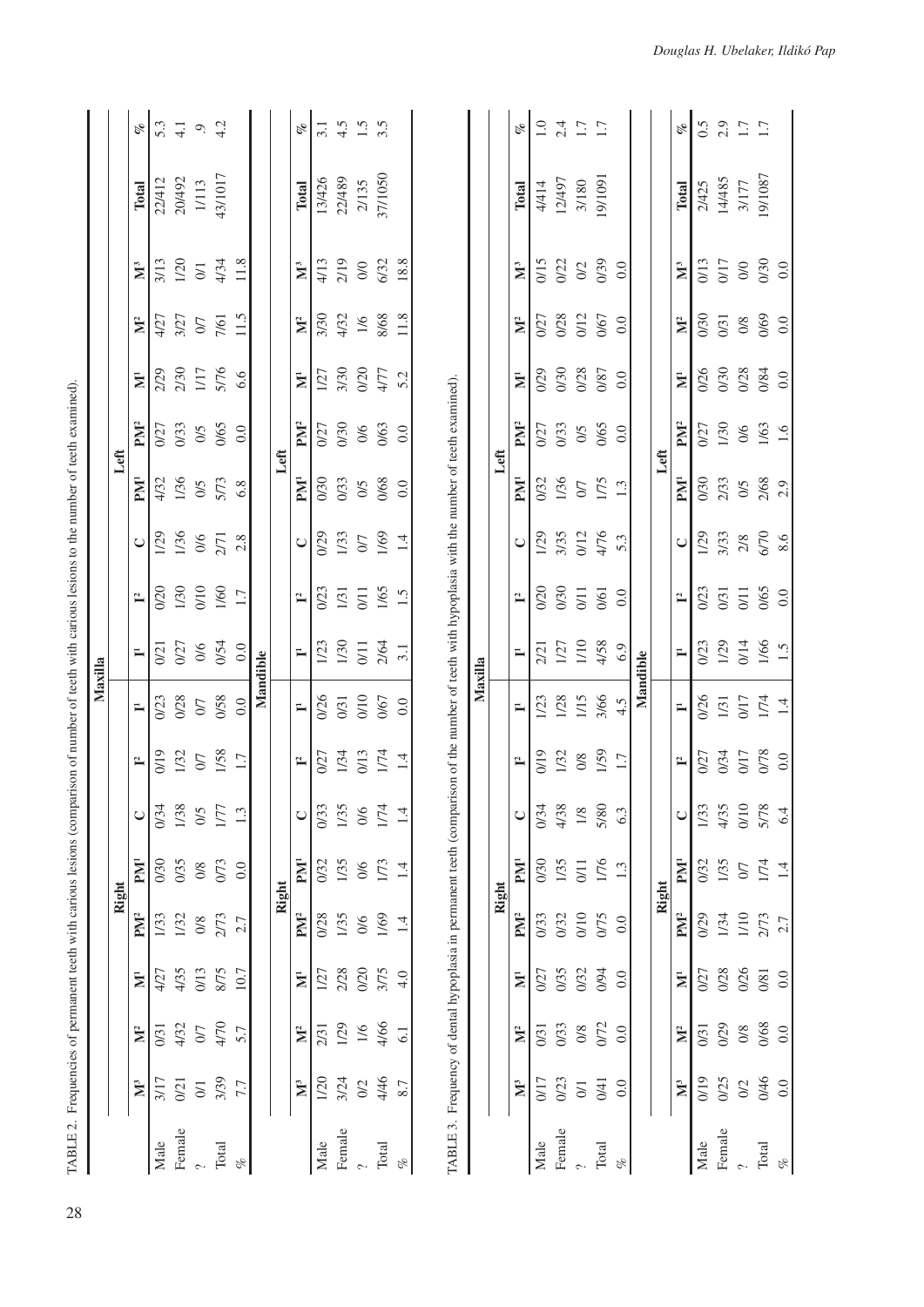|                               |                         |                |                    |                 |                                                                    |        |                                                                           | Maxilla  |              |                |                 |                 |                 |                    |                    |                  |              |                |
|-------------------------------|-------------------------|----------------|--------------------|-----------------|--------------------------------------------------------------------|--------|---------------------------------------------------------------------------|----------|--------------|----------------|-----------------|-----------------|-----------------|--------------------|--------------------|------------------|--------------|----------------|
|                               |                         |                |                    |                 | Right                                                              |        |                                                                           |          |              |                |                 | Left            |                 |                    |                    |                  |              |                |
|                               | $\sum_{i=1}^{n}$        | $\sum_{}^2$    | $\bar{\mathbb{Z}}$ | PM <sup>2</sup> | PM <sup>1</sup>                                                    | $\cup$ | $\mathbf{r}$                                                              | Ē        | Ē            | $\mathbf{r}$   | $\cup$          | PM <sup>1</sup> | PM <sup>2</sup> | $\bar{\mathbf{z}}$ | $\sum_{}^{\infty}$ | $\sum_{i=1}^{n}$ | Total        | o              |
| Male                          | $\overline{2}$          | 1/35           | 7/36               | 0/36            | 1/35                                                               | 1/38   | 2/30                                                                      | 0/32     | 0/31         | 0/30           | 1/32            | 3/35            | 6/37            | 4/35               | 2/34               | 1/21             | 30/518       | 5,8            |
| Female                        | 2/31                    | 3/44           | 2/46               | 3/42            | 3/44                                                               | 2/45   | 0/39                                                                      | 1/36     | 1/34         | 1/37           | 2/42            | 2/43            | 3/39            | 4/42               | 5/40               | 0/30             | 34/634       | 5,4            |
|                               | $\overline{\mathrm{O}}$ | $0/6$          | 0/13               | $0\!\!\!/\,8$   | $0\!\!\!/\,8$                                                      | O/5    | $9/0$                                                                     | $0/8$    | $0/6$        | 0/10           | $0/6$           | $0/5$           | $0/5$           | 0/16               | $\sqrt{2}$         | $\Im$            | $0/111$      | $\overline{5}$ |
| Total                         | 3/53                    | 4/85           | 9/95               | 3/86            | 4/87                                                               | 3/88   | 2/75                                                                      | 1/76     | 1/71         | 1/7            | 3/80            | 5/83            | 9/81            | 8/93               | 7/81               | 1/52             | 64/1263      |                |
| of                            | 5.7                     | 4.7            | 9.5                | 3.5             | 4.6                                                                | 3.4    | 2.7                                                                       | 1.3      | 1.4          | 1.3            | 3.8             | 6.0             | $\Xi$           | 8.6                | 8.6                | 1.9              |              |                |
|                               |                         |                |                    |                 |                                                                    |        |                                                                           | Mandible |              |                |                 |                 |                 |                    |                    |                  |              |                |
|                               |                         |                |                    |                 | Right                                                              |        |                                                                           |          |              |                |                 | Left            |                 |                    |                    |                  |              |                |
|                               | $\sum_{i=1}^{n}$        | $\mathbb{M}^2$ | $\bar{\bf k}$      | PM <sup>2</sup> | PM <sup>1</sup>                                                    | $\cup$ | $\mathbf{r}$                                                              | $\Xi$    | $\mathbb{I}$ | $\mathbf{r}$   | $\cup$          | PN <sup>1</sup> | PM <sup>2</sup> | $\bar{\mathbf{z}}$ | $\mathbb{N}^2$     | $\sum_{i=1}^{n}$ | <b>Total</b> | of             |
| Male                          | 0/22                    | 1/36           | 3/37               | 1/34            | 0/34                                                               | 0/34   | $\overline{0}$                                                            | 0/31     | 0/32         | 0/32           | 0/34            | 0/33            | 0/34            | 2/35               | 0/35               | 0/17             | 7/511        | $\vec{r}$      |
| Female                        | 0/40                    | 0/50           | 3/52               | 1/50            | 0/44                                                               | 0/41   | 0/44                                                                      | 0/40     | 2/40         | 2/38           | 0/41            | 0/39            | 0/44            | 2/45               | 0/44               | 1/32             | 11/684       | 1,6            |
|                               | $0/2$                   | 0/6            | 0/20               | 0/6             | 0/6                                                                | 0/6    | 0/14                                                                      | 0/10     | 0/12         | $\overline{0}$ | $0/7$           | 0/5             | $0/6$           | 0/20               | $0/7$              | $\sqrt{0}$       | 0/138        | $\circ$        |
| Total                         | 0/64                    | 1/92           | 6/109              | 2/90            | 0/84                                                               | 0/81   | 0/89                                                                      | 0/81     | 2/84         | 2/81           | 0/82            | 0/77            | 0/84            | 4/100              | 0/86               | 1/49             | 18/1333      | 1,4            |
| $\mathcal{C}^{\mathcal{C}}_O$ | 0.0                     | $\Box$         | 5.7                | 2.2             | 0.0                                                                | 0.0    | 0.0                                                                       | 0.0      | 2.4          | 2.5            | 0.0             | 0.0             | 0.0             | 4.0                | 0.0                | 2.0              |              |                |
|                               |                         |                |                    |                 | TABLE 5. Antemortem loss of permanent teeth in the Arpádian sample |        | (comparison of the number of teeth lost with the number of observations). |          |              |                |                 |                 |                 |                    |                    |                  |              |                |
|                               |                         |                |                    |                 |                                                                    |        |                                                                           | Maxilla  |              |                |                 |                 |                 |                    |                    |                  |              |                |
|                               |                         |                |                    |                 | Right                                                              |        |                                                                           |          |              |                |                 | Left            |                 |                    |                    |                  |              |                |
|                               | $\sum_{i=1}^{n}$        | M <sup>2</sup> | $\bar{\bf k}$      | PM <sup>2</sup> | PM <sup>1</sup>                                                    | $\cup$ | $\mathbf{r}$                                                              | $\equiv$ | $\equiv$     | $\mathbf{r}$   | $\cup$          | PN <sup>1</sup> | PM <sup>2</sup> | $\bar{\mathbf{z}}$ | $\mathbb{N}^2$     | $\sum_{i=1}^{n}$ | Total        | of             |
| Male                          | 3/20                    | 3/35           | 6/35               | 2/36            | 2/34                                                               | 2/38   | 2/31                                                                      | 1/32     | 1/31         | 1/30           | 0/32            | 1/35            | 3/35            | 4/34               | 4/32               | 6/34             | 41/524       | 7.8            |
| Female                        | 8/28                    | 10/44          | 11/46              | 8/44            | 6/43                                                               | 4/44   | 3/39                                                                      | 4/36     | 2/34         | 4/39           | 4/40            | 5/42            | 6/38            | 11/42              | 12/39              | 10/30            | 108/628      | 17.2           |
|                               | $\overline{0}$          | $0/6$          | 0/13               | 0/8             | 0/8                                                                | 0/5    | 0/6                                                                       | 0/7      | 0/6          | 0/10           | 0/6             | 0/5             | 0/5             | 0/17               | $0/7$              | $\overline{0}$   | $0/111$      | $0.0\,$        |
| Total                         | 11/49                   | 13/85          | 17/94              | 10/88           | 8/85                                                               | 6/87   | 5/76                                                                      | 5/75     | 3/71         | 5/79           | 4/78            | 6/82            | 9/78            | 15/93              | 16/78              | 16/65            | 149/1263     | 11.8           |
| $\mathcal{C}$                 | 22.4                    | 15.3           | 18.1               | 11.4            | 9.4                                                                | 6.9    | 6.6                                                                       | 6.7      | 4.2          | 6.3            | $\overline{51}$ | 7.3             | 11.5            | 16.1               | 20.5               | 24.6             |              |                |
|                               |                         |                |                    |                 |                                                                    |        |                                                                           | Mandible |              |                |                 |                 |                 |                    |                    |                  |              |                |

%

?

**Right Left**

**M3 M2 M1 PM2 PM1 C I2 I1 I1 I2 C PM1 PM2 M1 M2 M3 Total %**

 $\mathbb{L}$ 

 $\mathbb{L}$ 

 $\mathbb{L}$ 

 $\cup$ 

 ${\bf P}{\bf M}^1$ 1/33 5/44  $0/6$ 6/83 72

 $PM^2$ 

 $\bar{\mathbf{z}}$ 

 $\overline{\text{Right}}$ 

 $\mathbb{L}$ 

Male 2/23 4/36 8/33 3/34 1/33 0/34 0/31 1/31 1/32 0/32 0/34 0/33 2/34 8/35 5/35 4/18 39/508 7.7 Female 15/40 21/50 21/51 12/50 5/44 3/41 5/44 4/41 3/38 4/38 2/41 5/38 12/44 19/49 16/49 15/32 162/690 23.5

1/32 3/38  $0/11$ 4/81

1/31

0/31

0/34

0/34

 $2/41$  $\overline{O}$ 

4/38 0/32

> 4/41  $0/11$

5/44

3/41

12/50

21/50

15/40

Female Male

3/34

8/33 21/51 0/20

4/36  $M<sup>2</sup>$ 

2/23  $\mathbb{N}^3$ 

 $\infty$ 

 $0/5$ 

23.5

7.7 olo

39/508<br>162/690

15/32

16/49 5/35

19/49

12/44 2/34

4/18

Total

 $\mathbf{\tilde{M}}^{3}$ 

 $\mathbb{N}^2$ 

 $\bar{\mathbf{z}}$ 8/35

 ${\bf P}{\bf M}^2$ 

 ${\bf P}{\bf M}^1$  $\sqrt{0.33}$ 5/38 0/5<br>5/76 6.6

 $\cup$ 

Left

15.1  $_{0.0}$ 

201/1330

19/50

21/91

27/104

4/84  $0/6$ 

2/82

4/81  $49$ 

5/83

5/84

 $3/80$ 

15/90

29/104

25/92

17/65

Total

 $0/6$ 

 $O<sup>2</sup>$ 

16.7

27.9

27.2

26.2

 $0/6$ 

 $\frac{4}{3}$ 

38.0

23.1

26.0

16.7

0/132

 $\infty$ 

 $\overline{O}$ 

0/20

 0/2 0/6 0/20 0/6 0/6 0/5 0/9 0/11 0/11 0/11 0/7 0/5 0/6 0/20 0/7 0/0 0/132 0.0 Total 17/65 25/92 29/104 15/90 6/83 3/80 5/84 5/83 4/81 4/81 2/82 5/76 14/84 27/104 21/91 19/50 201/1330 15.1

 $0/11$ 

26,2 27.2 27.9 16.7 7.2 3.8 6.0 6.0 4.9 4.9 2.4 6.6 16.7 26.0 23.1 38.0

6.0

 $\frac{\alpha}{2}$ 

6.0

 $\frac{4}{9}$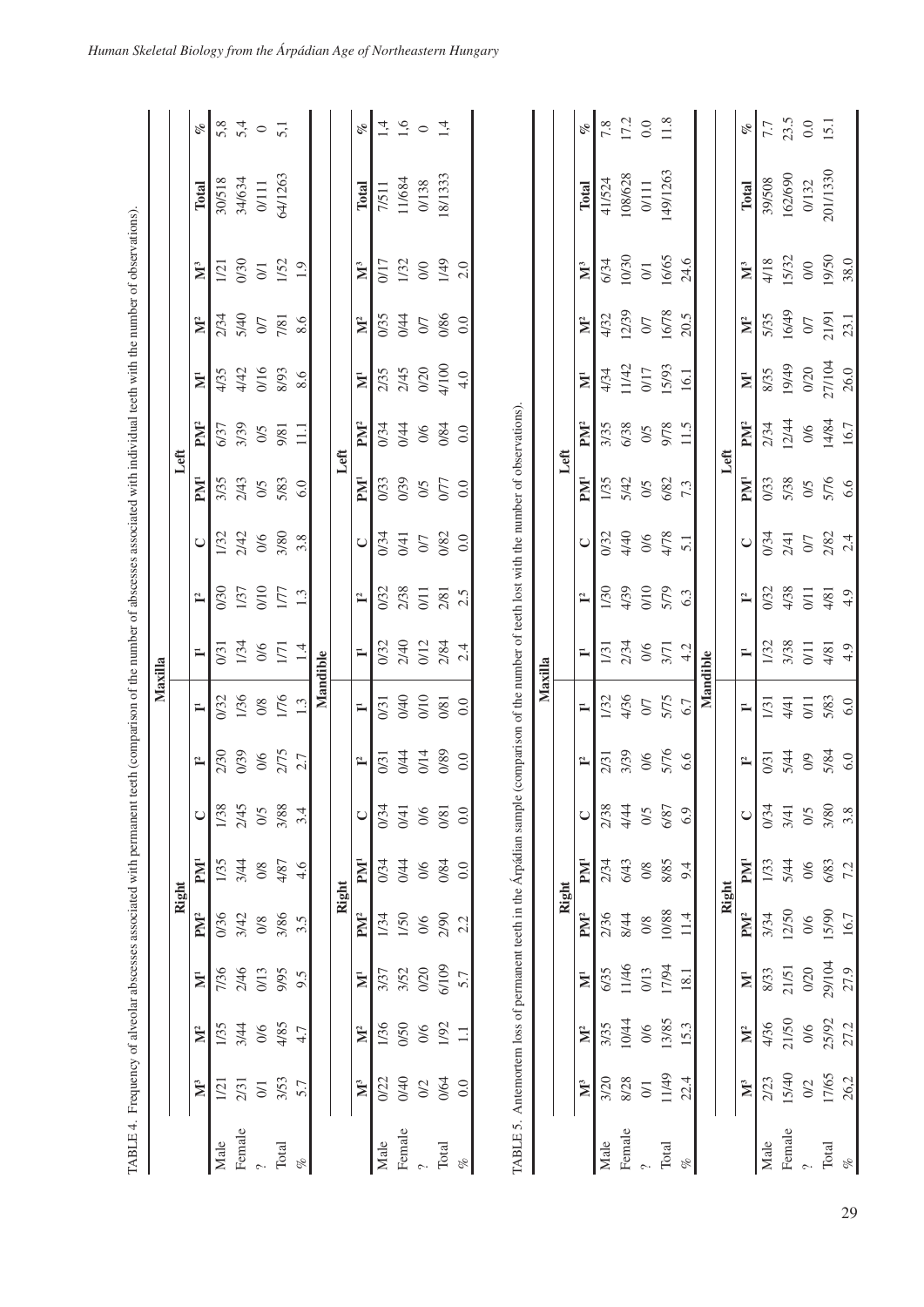|                            | <b>Cervical</b> |      | <b>Thoracic</b> |      | Lumbar |      |
|----------------------------|-----------------|------|-----------------|------|--------|------|
|                            | No.             | $\%$ | No.             | $\%$ | No.    | $\%$ |
| <b>Lacking Osteophytes</b> | 40/86           | 46.5 | 26/92           | 28.3 | 28/93  | 30.1 |
| Stage 1                    | 31/86           | 36.0 | 28/92           | 30.4 | 24/93  | 25.8 |
| Stage 2                    | 11/86           | 12.8 | 32/92           | 34.8 | 23/93  | 24.7 |
| Stage 3                    | 4/86            | 4.7  | 6/92            | 6.5  | 18/93  | 19.3 |

TABLE 6. Osteophyte formation in the sample (data represent the maximum osteophyte formation found within each vertebral group of each individual).

been lost abnormally ante mortem. Of 753 observations for dental hypoplasia, 0 teeth presented evidence of hypoplasia. Of 808 observations for alveolar abscesses, 0 abscesses were noted.

# **Vertebral osteophytosis**

In the adult sample, vertebral osteophytosis was scored as the maximum expression within each vertebral group following the classification system presented in Ubelaker (1999). Results are presented in *Table 6*. These data reveal that the cervicals registered the highest frequency of vertebrae lacking osteophyte formation as well as the initial stage of development. The highest frequency of stage 2 occurred in the thoracics. The greatest frequency of the more extreme stage 3 formation was found in the lumbar vertebrae.

#### *Cribra orbitalia*

Within the subadult sample (individuals younger than 15 years) observations of the presence or absence of *cribra orbitalia* were made on 85 left orbits and 83 right orbits. Evidence of *cribra orbitalia* (*Figure 1*) was observed in 37 (43.5%) of the left orbits and 36 (43.4%) of the right orbits. *Cribra orbitalia* was noted in 47 individuals. Of these 47 individuals, 35 exhibited fine porosity, 5 extensive porosity, one bone deposits and one fine porosity associated with bone deposits.

Within the adult sample, observations on *cribra orbitalia* were made on 85 left orbits and 80 right orbits. Evidence of *cribra orbitalia* was found on 16 left orbits (18.8%) and 13 right orbits (16.3%). All of these examples consisted of fine porosity except for one example of extensive porosity in both orbits of an adult of undetermined sex.

Within male individuals, *cribra orbitalia* was found in 8 of 36 left orbits (22.2%) and 5 of 34 right orbits (14.7%). Within females, *cribra orbitalia* was detected in 7 of 47 (14.9%) left orbits and 7 of 44 (15.9%) of right orbits. Overall (both orbits combined), the frequency was slightly greater in males (18.6%) than in females (15.4%).

#### **Porotic hyperostosis**

Observations for porotic hyperostosis were made on 123 left and 123 right sides of the crania of subadults. Of these observations, only one (0.8%) example was noted. One infant with an age at death between one and two years displayed abnormal fine porosity on the posterior aspect of both parietals.

In regards to the adult sample, no examples were noted in observations of 38 left and 39 right sides of the crania of males, 47 left and right sides of females, and two left and right sides of crania from individuals of undetermined sex.

# **Trauma**

All remains were carefully evaluated for the presence of skeletal trauma. This examination revealed healed trauma in 45 bones from 19 individuals. All of the fractures were well remodelled suggesting they were sustained ante mortem, long before death.

The 46–50-year-old male of 82.1.4. displays a fracture of the right third rib.

The 41–45-year-old male of 82.1.13. presented a fracture of the midshaft of the right femur.

> Figure 1. An example of *cribra orbitalia* (82.1.30.).

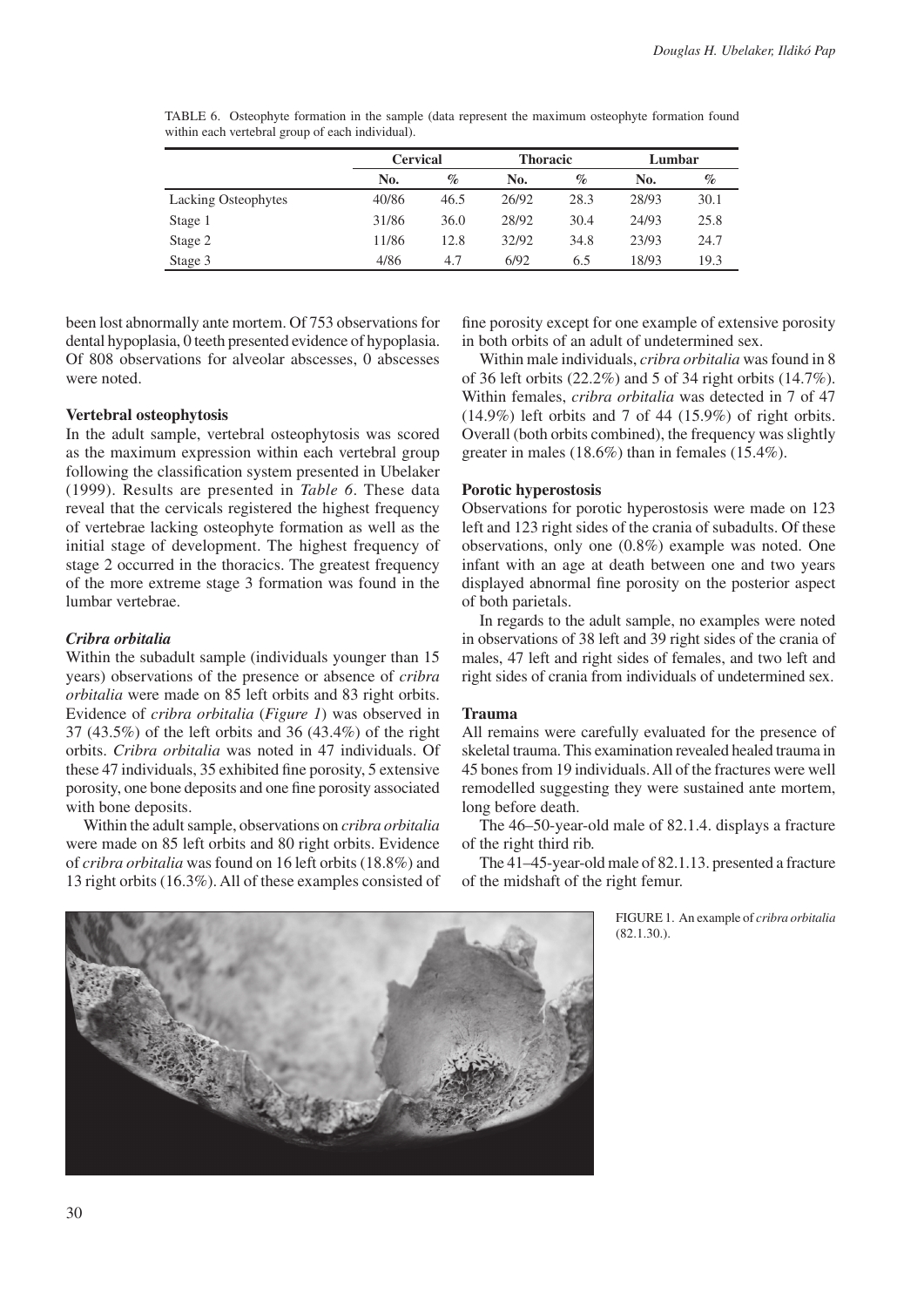FIGURE 2. Healed fracture of distal right ulna (82.1.14.).



FIGURE 3. Depressed fractures (82.1.19.).



The 51–55-year-old male of 82.1.14. has fractures of the left radius and distal right ulna (*Figure 2*).

The 61–65-year-old male of 82.1.15. displays fractures of the sternal thirds of six right ribs.

A fracture of the right second metacarpal is present in the 51–55-year-old female of 82.1.17.

The 41–45-year-old female of 82.1.19. presents fractures of a variety of bones. These consist of two circular depressed fractures (*Figure 3*) on the parietals near the sagittal suture (20 mm and 15 mm in diameter), Colles fractures of the right radius and ulna, and a fracture of the neck area of the right second rib.

The 46–50-year-old male of 82.1.37. presents fractures of the vertebral third of two left upper ribs.

The 36–40-year-old male of 82.1.57. displays a fracture of the distal left ulna.

A variety of fractures are located in the remains of the 56–60-year-old male of 82.1.94. These are located in the neck area of a right lower rib, the midshaft area of a right lower rib, the midshaft area of a right middle rib, the midshaft of the right clavicle, a left first rib and the distal left femur (medial condyle area).

The 51–55-year-old male of 82.1.137. displays fractures of six left lower ribs, the lower third of the diaphysis of the right tibia (*Figure 4*), the lower fifth of the diaphysis of the right fibula, and fracture and fusion of the right calcaneus and navicular of the foot.

The 51–55-year-old male of 82.1.143. presents a fracture of the diaphysis of the right fibula near the distal articular surface.

A fracture of a right clavicle occurs on the 51–55-yearold female of 82.1.152.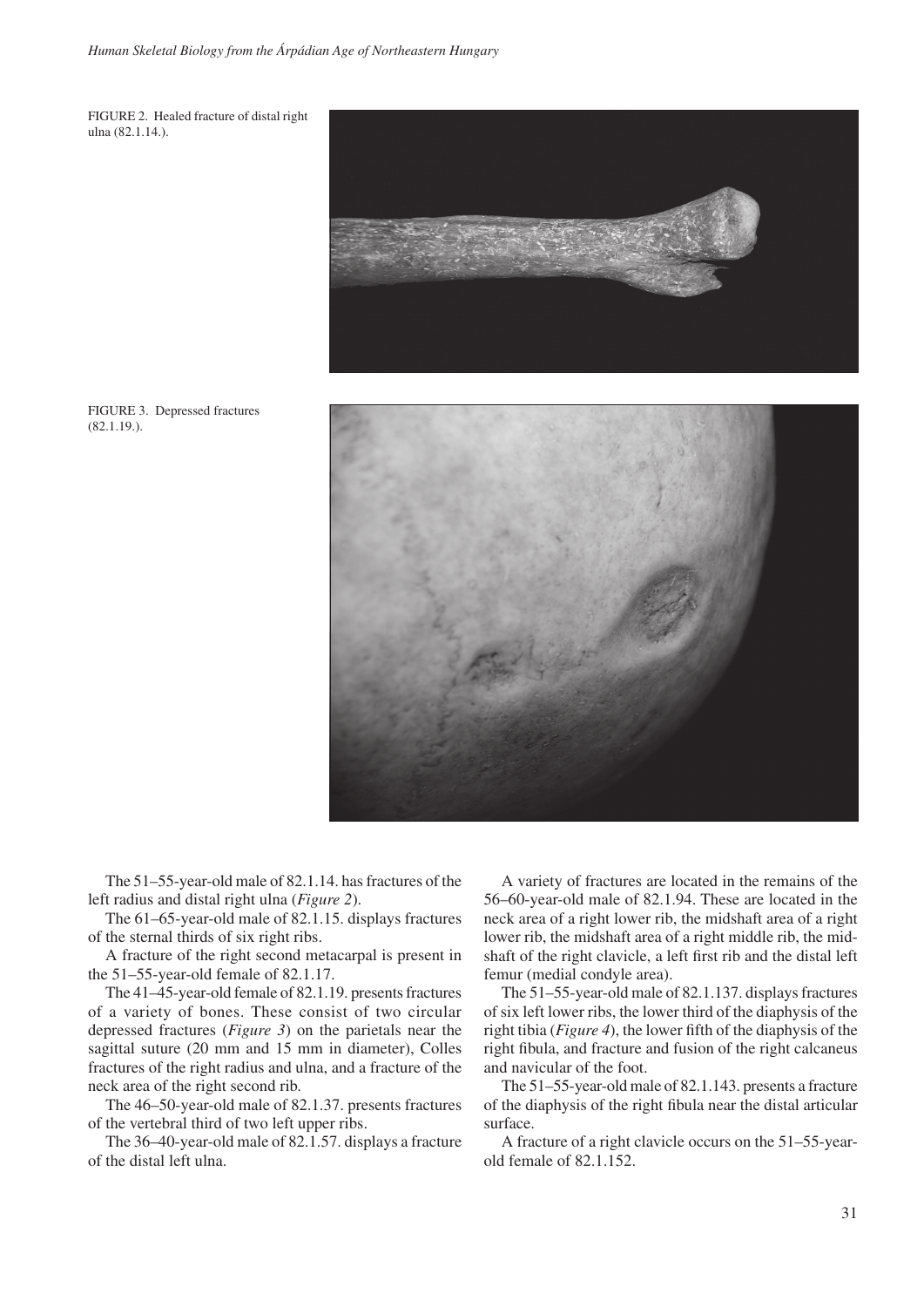

FIGURE 4. Healed fracture of right tibia (82.1.137.).

The 26–30-year-old male of 82.1.158. has a depressed fracture on the right parietal near the coronal and sagittal sutures. The fracture is circular, 8 mm in diameter.

The 56–60-year-old female of 82.1.167. displays a depressed fracture of the left parietal near the coronal and sagittal sutures. The defect is circular and 10 mm in diameter.

The 61–65-year-old female of 83.1.2. has Colles fracture of the left radius.

The 36–40-year-old female of 83.1.5. displays a fracture of the left fibula in the lower segment of the diaphysis.

Two fractures occur in the 41–45-year-old male of 83.1.9. These are located in the left proximal fibula, 100 mm from the proximal end and in the midshaft left clavicle.

The 26–30-year-old male from 227 displays a fracture of the distal third of the left tibia with slight lateral displacement of the distal end.

The 31–35-year-old male from 239 presents a fracture of the left clavicle.

The ratio of the number of bones with fractures (45) to the number of adults in the sample (97) is 0.46. The ratio of the number of bones with fractures to the number of individuals in the sample (248) is 0.18. The ratio of the number of adults with evidence of trauma (19) to the number of adults in the sample (97) is 0.20. The ratio of the number of adults with trauma to the number of individuals in the sample is 0.08. No evidence of trauma was detected on juvenile remains.

Fractures were found more commonly in males (13) than females (6), despite the fact that females outnumbered males in the total sample 55 to 43.

## **Abnormal periosteal lesions**

Abnormal periosteal lesions consist of deposits of bone on the periosteal surface of bones that cannot be attributed to normal processes. Such lesions are frequently associated with infection although other stimuli such as traumatic events may also be involved.

Abnormal periosteal deposits were noted on seven bones of five individuals.

The 2.5-year-old of 82.1.88. displayed fine reactive bone on the anterior proximal surface of the right tibia.

The 14–15-year-old likely female from 226 presented well-remodelled healed osteomyelitis on the distal diaphysis of the right femur. No other bones were involved.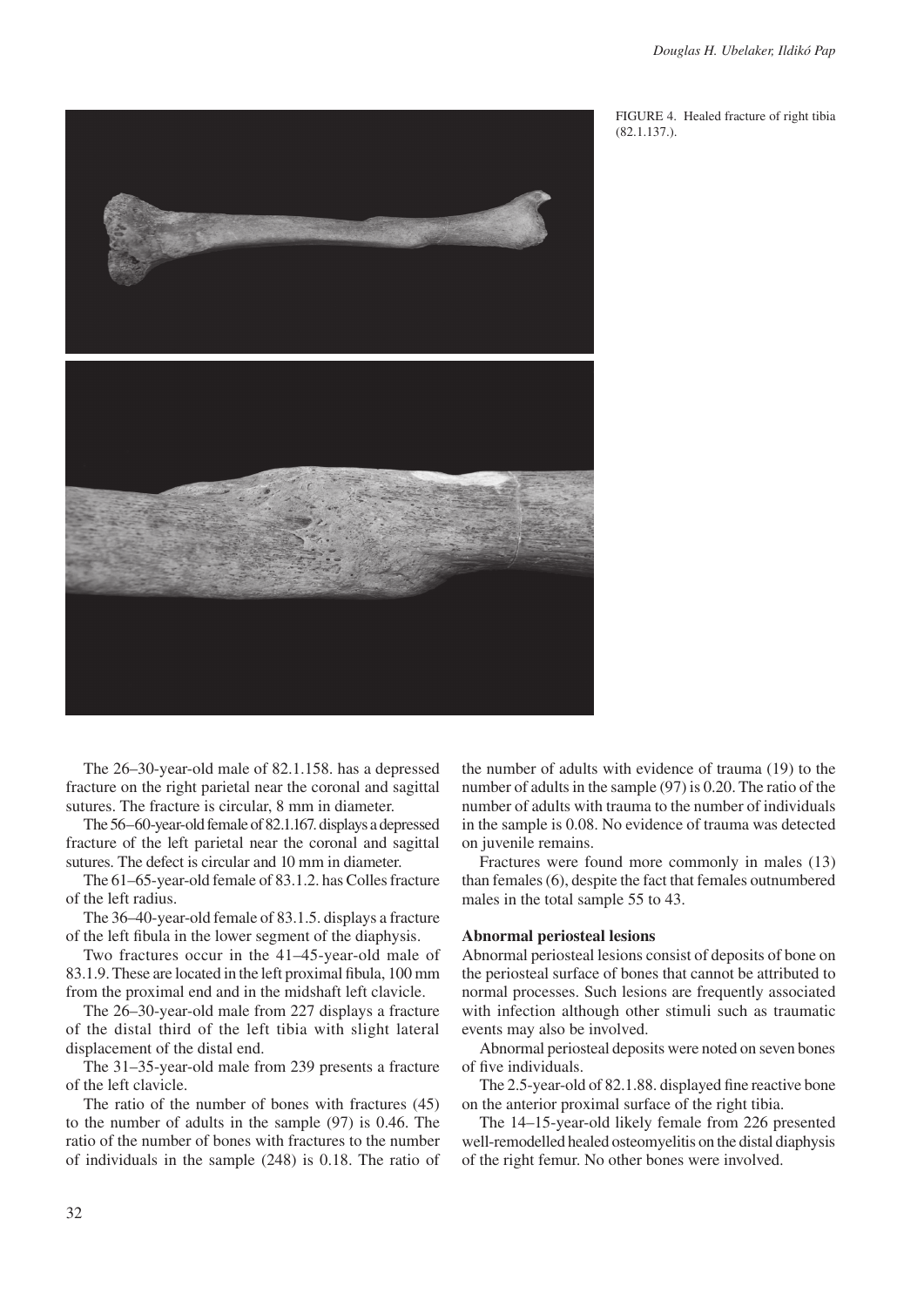| Period     | ratio: bones to adults<br>Periosteal lesions, |                | Maximum circumference midshaft (mm) |              |        |           | Dental hypoplasia (%) |                  |       | Dental caries $(\%$ |        |      | <b>Estimated living</b><br>stature (cm) |
|------------|-----------------------------------------------|----------------|-------------------------------------|--------------|--------|-----------|-----------------------|------------------|-------|---------------------|--------|------|-----------------------------------------|
|            |                                               |                | Femur                               |              | Tibia  | Total     | Male                  | Female           | Total | Male                | Female | Male | Female                                  |
|            |                                               | Male           | Female                              | Male         | Female |           |                       |                  |       |                     |        |      |                                         |
| Neolithic  | $\odot$                                       | $\infty$       | $\overline{8}$                      | 85           | 75     | $\vec{=}$ | 2.2                   | 0.7              | 6.3   | 5.6                 | 6.7    | 168  | 155                                     |
| Copper Age | S.                                            | 89             | 82                                  | 86           | 75     | $0.7\,$   | 0.3                   | 1.7              | 2.3   | 3.6                 | 2.2    | 168  | 157                                     |
| Bronze Age | $\overline{0}$                                | $\overline{5}$ | $\overline{81}$                     | 86           | 76     | 6.5       | 0.5                   | $\overline{0}$ . | 3.2   | 3.7                 | 3.9    | 168  | 157                                     |
| Iron Age   | 08                                            | $90\,$         | $80\,$                              | 84           | 73     | 4.9       | 1.8                   | 5.7              | 3.7   | 3.1                 | 4.8    | 169  | 154                                     |
| Arpádian   | 07                                            | 92             | $\overline{81}$                     | 82           | 72     | 1.7       | 0.7                   | 2.6              | 3.8   | 4.2                 | 4.3    | 168  | 156                                     |
| Period     | Life expectancy at birth                      |                | Osteophytosis:                      | $%$ with $0$ |        |           |                       |                  |       |                     |        |      |                                         |
| Neolithic  | 29                                            |                | 38                                  |              |        |           |                       |                  |       |                     |        |      |                                         |
| Copper Age | 28                                            |                | 49                                  |              |        |           |                       |                  |       |                     |        |      |                                         |
| Bronze Age | $\overline{24}$                               |                | 55                                  |              |        |           |                       |                  |       |                     |        |      |                                         |
| Iron Age   | 27                                            |                | 55                                  |              |        |           |                       |                  |       |                     |        |      |                                         |
| Árpádian   | 22                                            |                | 35                                  |              |        |           |                       |                  |       |                     |        |      |                                         |

*Human Skeletal Biology from the Árpádian Age of Northeastern Hungary*

| Period     | Trauma,                | Life expectancy |     | Alveolar abscesses $(%$ |        |       | Ante mortem tooth loss $(%$ |        |                 | Tribra orbitalia (% of orbits) |
|------------|------------------------|-----------------|-----|-------------------------|--------|-------|-----------------------------|--------|-----------------|--------------------------------|
|            | ratio: bones to adults | at age 15       |     | Male                    | Female | Total | Male                        | Female | Adult           | mmature                        |
| leolithic  |                        |                 |     | $\frac{8}{2}$           | 2.0    | 6.0   | 6.5                         | ಪ      | 13.1            | 25                             |
| Copper Age |                        |                 |     |                         |        | 52    |                             | 8.2    | 4.3             | 33                             |
| sronze Age |                        |                 | 0.4 | 0.6                     | 0.4    | 4.7   | 4.7                         | 6.5    |                 |                                |
| ron Age    |                        | 으               | 1.5 | 2.3                     |        | 5.0   | 6.8                         | 5.1    | $7.\frac{3}{5}$ | 254                            |
| rpádian    |                        |                 | 3.2 | 3.6                     | 3.4    | 13.5  | 7.8                         | 20.5   | 17.6            |                                |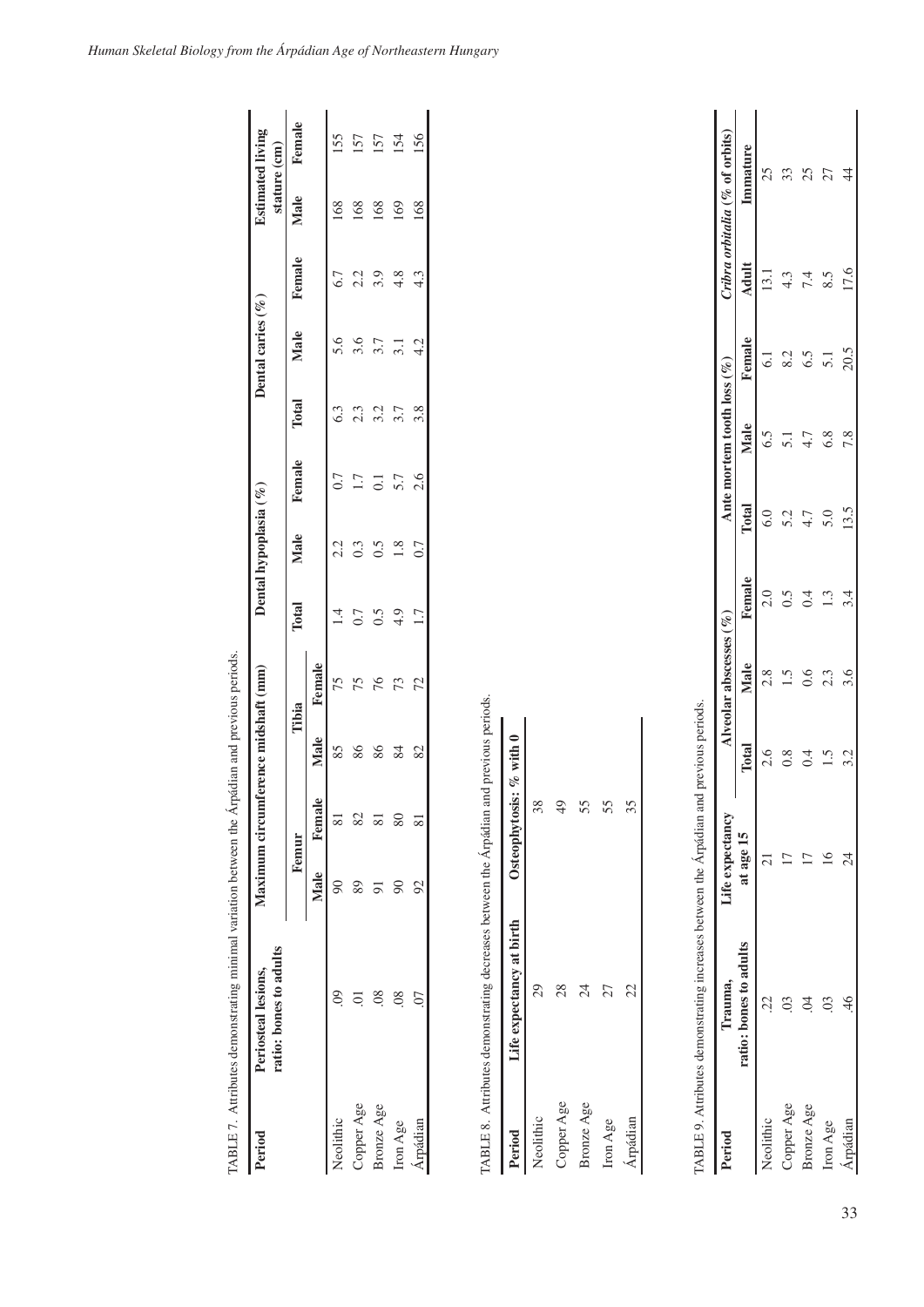The cloaca was still visible but significantly remodelled. The alteration was mostly concentrated on the posterior surface.

A 41–45-year-old female of 82.1.92. presents reactive bone formation on the posterior fifth of a left second or third metatarsal. Reactive bone is also present on the left cuboid.

The medial surface of the distal right tibia of the 56–60-yearold male of 82.1.94. presents abnormal reactive bone.

The 26–30-year-old male of 82.1.113. presents periosteal reactive bone on the medial surfaces of both distal tibia diaphyses.

The ratio of the number of bones with alterations (seven) to the number of individuals in the sample (248) is 0.03. The ratio of the number of bones with lesions to the number of adults in the sample is 0.07. The ratio of the number of individuals with alterations to the number of individuals in the sample is 0.02.

# **Other pathology**

In addition to the evidence of trauma and periosteal lesions described above, bone pathology was documented in two additional individuals.

The 1–4-year-old juvenile of 82.1.139. presented abnormal bone formation on the endocranial surface of the bones of the cranial vault.

The 51–55-year-old female of 82.1.149. displayed major focal areas of bone destruction with some remodelling on the bodies of two lumbar vertebrae.

## **Skeletal robusticity**

Measurements of mid-diaphyseal circumference of the tibia and femur were recorded to examine robusticity. All measurements were recorded in mm using a flexible tape measure. Measurements were taken on the left side if available. If the bone from the left side was not available, measurements were taken on the bone from the right side. Measurements were possible on 49 tibiae and femora of females and 40 tibiae and 41 femora of males. For females, values of the femur ranged from 71 to 93 with a mean of 81. Values of female tibiae ranged from 65 to 83 with a mean of 72. For males, values of the femur ranged from 80 to 100 with a mean of 92. For male tibiae, values ranged from 70 to 95 with a mean of 82.

#### **Living stature**

Measurements of long bones permitted estimates of living stature for 45 females and 37 males. All estimates were made from femora except for one male for which the fibula was used. Formulae used to estimate stature were those of Trotter (1970) for White males and females. Stature was estimated from the left bone when available; in its absence that from the right side was utilized.

For adult females, estimated living statures ranged from 143 cm to 178 cm with a mean of 156 cm. For adult males, the values ranged from 160 cm to 180 cm with a mean of 168 cm.

# **DISCUSSION**

These new data from the Árpádian Age allow key comparisons with those previously reported from earlier time periods in northeastern Hungary. Morbidity and mortality information is available from published studies of northeastern Hungary resulting from analysis of samples from the Neolithic (Ubelaker *et al.* 2006), Copper Age (Ubelaker, Pap in press), Bronze Age (Ubelaker, Pap 1996), and the Iron Age (Ubelaker, Pap 1998). Data from these studies are directly comparable since they originate from the same region of Hungary and were collected by the same investigators utilizing a standard protocol.

Many of the attributes examined exhibit minimal variation between the Árpádian sample and those from previous periods (*Table 7*). These include the frequency of bones with periosteal lesions (ratio of bones with lesions to the number of adults), measurements of maximum circumference at midshaft of the femur and tibia, the percentage of permanent teeth with dental hypoplasia and carious lesions, and estimated living stature.

Values for life expectancy at birth and the percentage of vertebral groups with no evidence of osteophytosis were lower in the Árpádian sample than in those from previous periods (*Table 8*). The lower life expectancy at birth values are largely a product of a larger proportion of immature remains in the Árpádian sample. While birth rates and taphonomic issues could affect these values, they likely reflect greater immature mortality in the Árpádian Age.

*Table 9* presents those attributes that demonstrated increases in the Árpádian sample over those values documented for samples from previous periods. All of the attributes listed in the table present the highest mean values recorded in this study of samples from northeastern Hungary. These data suggest that the Árpádian individuals suffered from record high levels of fractures, alveolar abscesses, ante mortem tooth loss and *cribra orbitalia*. They also showed the highest values recorded for life expectancy at age 15.

Many of these indicators may be correlated positively with increased adult life expectancy. If more adults are living longer, the opportunities increase for fractures, alveolar abscess and tooth loss. The elevated *cribra orbitalia* values, especially in the immature sample, suggest that problems persisted in morbidity that also contributed to the relatively high levels of immature mortality.

## **CONCLUSIONS**

Coupled with previously published results from the study of skeletal samples from northeastern Hungary, the data from the Árpádian Period provide a growing vision of the long-term changes (or lack of change) in various measures of morbidity and mortality. While these studies document some temporal change, the overall variation is not dramatic. These studies suggest that factors contributing to morbidity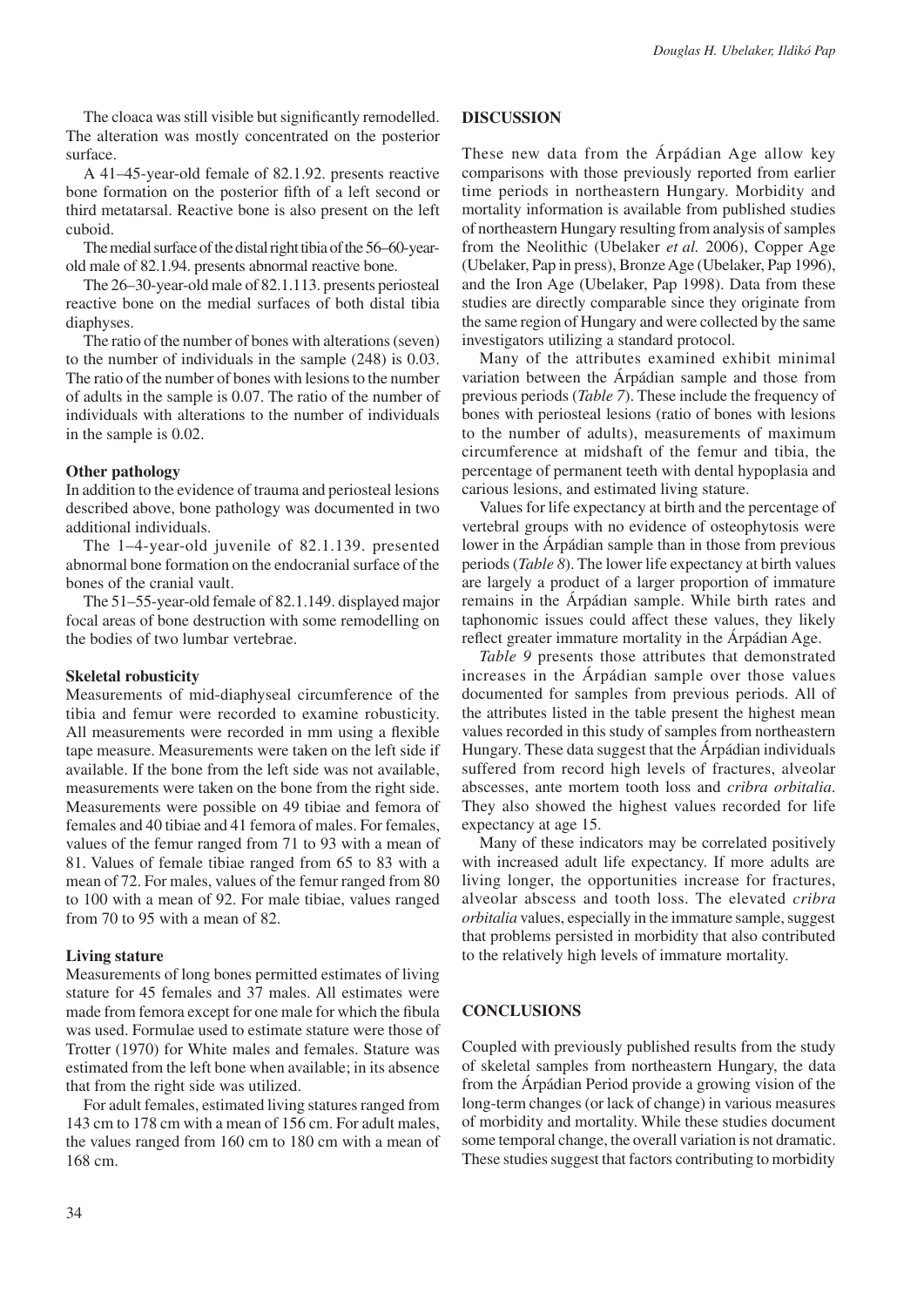and mortality in northeastern Hungary varied through time. Additional perspective on these issues awaits additional research in northeastern Hungary and other regions.

# **ACKNOWLEDGEMENTS**

The authors gratefully acknowledge the following individuals from Budapest who assisted with management of the collections during the data gathering process: Ildikó Szikossy, Ágnes Kustár, Lóránt Magyar, Tamás Hajdu and Szabolcs Makra.

Jenna Green from Washington D.C. assisted with manuscript preparation by preparing the tables.

# **REFERENCES**

- ARMELAGOS G. J., GOODMANA. H., JACOBS K. H., 1991: The origins of agriculture: Population growth during a period of declining health. *Population and Environment* 13: 9–22.
- Bereczki Zs., Marcsik A., 2005: Trephined skulls from ancient populations in Hungary. *Acta Medica Lituanica* 12: 65–69.
- BERNERT ZS., 2005: Traumás koponyák a Vörs Majori-dűlő honfoglalás kori temetőből [Skulls with traumatic changes from the Hungarian Conquest period cemetery of Vörs–Majori (dűlő) Fields]. *Anthropológiai Közlemények* 46: 3–10.

Bernert Zs., Évinger S., Hajdu T., Pap I., Varga P. Zs.,

- FÓTHI E., 2003: Two cases of arthritis disease from the Medieval Age, Hungary. *Anthropologie* 41, 1–2: 71–78.
- Bernert Zs., Kustár Á., Szikossy I. 2001a: A Borsod– Edelényi református templom körüli temető embertani vizsgálata (Anthropological examination of the cemetery of the Calvinist church in Borsod–Edelény). *Wosinszky Múzeum Évkönyve*, Szekszárd: 295–320.
- Bernert Zs., Szikossy I., Pap I., KristÓf L. A:, Barta
- M., PÁlfi Gy. 2001b: Prévalence des fractures dans deux séries anthropogiques hongroises. In: J. Berato *et al.* (Ed.): *Centre archéologique du Var (Toulon, France). Communications du colloque annuel du " Groupe des Paléopathologistes de Langue Française."* Pp. 49–51. Toulon, France.
- Bökönyi S., 1974: *History of Domestic Mammals in Central and Eastern Europe*. Akademic Press, Budapest. 597 pp.
- Bruszt P., 1952: 1128 a VII–XIII. századból származó koponya vizsgálata a fogszuvasodás szempontjából (Dental examination of 1,128 skulls from the 7th–13th centuries). *Fogorvosi Szemle* 45: 72–77, 105–112.
- BUIKSTRA J. E., UBELAKER D. H. (Eds.), 1994: *Standards for Data Collection from Human Skeletal Remains*. *Proceedings of a Seminar at The Field Museum of Natural History.* Arkansas Archaeological Survey Research Series No. 44, Fayetteville. 206 pp.
- COHEN M. N., ARMELAGOS G. J. (Eds.), 1984: *Paleopathology at the Origins of Agriculture*. Academic Press, New York. 615 pp.
- Éry K., 1996: Honfoglaló magyarság Árpád-kori magyarság a testmagasság tükrében (Magyars of the conquest – Magyars of the Arpadian age as reflected in stature) In: Gy. Pálfi, L.Gy. Farkas, E. Molnár (Eds.): *Honfoglaló magyarság – Árpádkori magyarság*. Pp. 103–135. JATE Embertani Tanszéke, Szeged.
- Éry K., 1998: Length of limb bones and stature in ancient populations in the Carpathian Basin. *Humanbiologia Budapestinensis* 26:1–87.
- Éry K., Marcsik A., Suskovics Cs., Rendes K. T., Tóth
- G., 1997: Infant mortality patterns in osteoarchaeological samples. *Acta Biologica Szegediensis* 42: 25–29.
- FÓTHI E., PAP I., 1990: Changes of way of life during the 6th–12th centuries in the territory of Hungary. *Annales historiconaturales Musei nationalis hungarici* 82: 259–269.
- FRAYER D., 1984: Tooth size, oral pathology and class distinctions: evidence from the Hungarian Middle Ages. *Anthropológiai Közlemények* 28: 175–179.
- Hajdu T., 2006: A Zsámbék–premontrei templomból és temetőjéből előkerült embertani anyag vizsgálata (Examination of the series from the Zsámbék–Premontre archaeological sites). Manuscript, Budapest University, Budapest. 35 pp.
- HAJDU T., ÉVINGER S., FÓTHI E., 2004: Some cases of arthritic disease from a medieval age cemetery of Hungary. In: *Human Variability: a Bridge between Sciences and Humanities*. p. 20. Proceedings of the 14th European Anthropological Association meeting, September 1–5, 2004. Komotini.
- Hajdu T., Fóthi E., Bernert Zs., Molnár E., Lovász E.,
- KŐVÁRI I., KÖHLER K., MARCSIK A., in press: Appearance of hyperostosis frontalis in some osetoarchaeological samples. *Homo*.
- Hajdu T., Fóthi E., Évinger S., 2006: Ízületi elváltozások a Zsámbék-premontrei templom lelőhelyről (Articular abnormalities of skeletal remains from the Zsámbék–Premontre archaeological site). *Osteologiai Közlemények* 14: 19–24.
- Hartyányi B., Nováki Gy., Patay Á., 1968: Növényi mag- és termésleletek Magyarországon az újkőkortól a XVIII. századig (Samen und Fruchfunde in Ungarn von der Neolithenzeit bis zur Neuzeit). *A Magyar Mezőgazdasági Múzeum Közleményei*  (1967–1968): 5–84.
- Huszár Gy., 1945: Az Árpádkori magyarság fogazata (The dentition of the Hungarian population in the Árpádian Age). In: *Máthé Dénes emlékkönyv*. Pp. 77–81. Atheneum Press, Budapest.
- Huszár Gy., Schranz D., 1952: A fogszuvasodás elterjedése a Dunántúlon az újabb kőkortól az újkorig (Prevalence of dental caries in west Hungary from the Neolithic age to modern times). *Fogorvosi Szemle* 45:171–182, 200–206, 233–243, 272–279.
- Józsa L., 1996: *A honfoglaló és Árpád-kori magyarság egészsége és betegségei (Health and diseases in the populations of the Hungarians and the Arpadian age)* Gondolat Press, Budapest. 174 pp.
- Józsa L., 2006*: Paleopathologia. Elődeink betegségei (Paleopathology. Diseases of the Past).* Semmelweiss Press, Budapest. 180 pp.
- Józsa L., Farkas Gy., 2008: Sternoclavicularis arthritis és osteomyelitis a bátmonostori 13–15. századi temetőben (Arthritis sternoclavicularis and osteomyelitis in the 13th–15th century cemetery of Bátmonostor). *Folia Anthropologica* 7: 4752.
- Józsa L., Pap I., 1989: Indicators of stress in a 9th–11th century population. *Humanbiologia Budapestinensis* 19: 69–72.
- Józsa L., Pap I., 1991: Vashiányos anaemia a honfoglalás és az Árpádok korában (Anaemia caused by iron deficiency in the Conquering and Árpád Period). *Orvosi Hetilap* 132 28: 1544–1545.
- KOVÁCS L., 1978: Tizsaluc–Sarkadpuszta. *Régészeti Füzetek I* 31: 90.